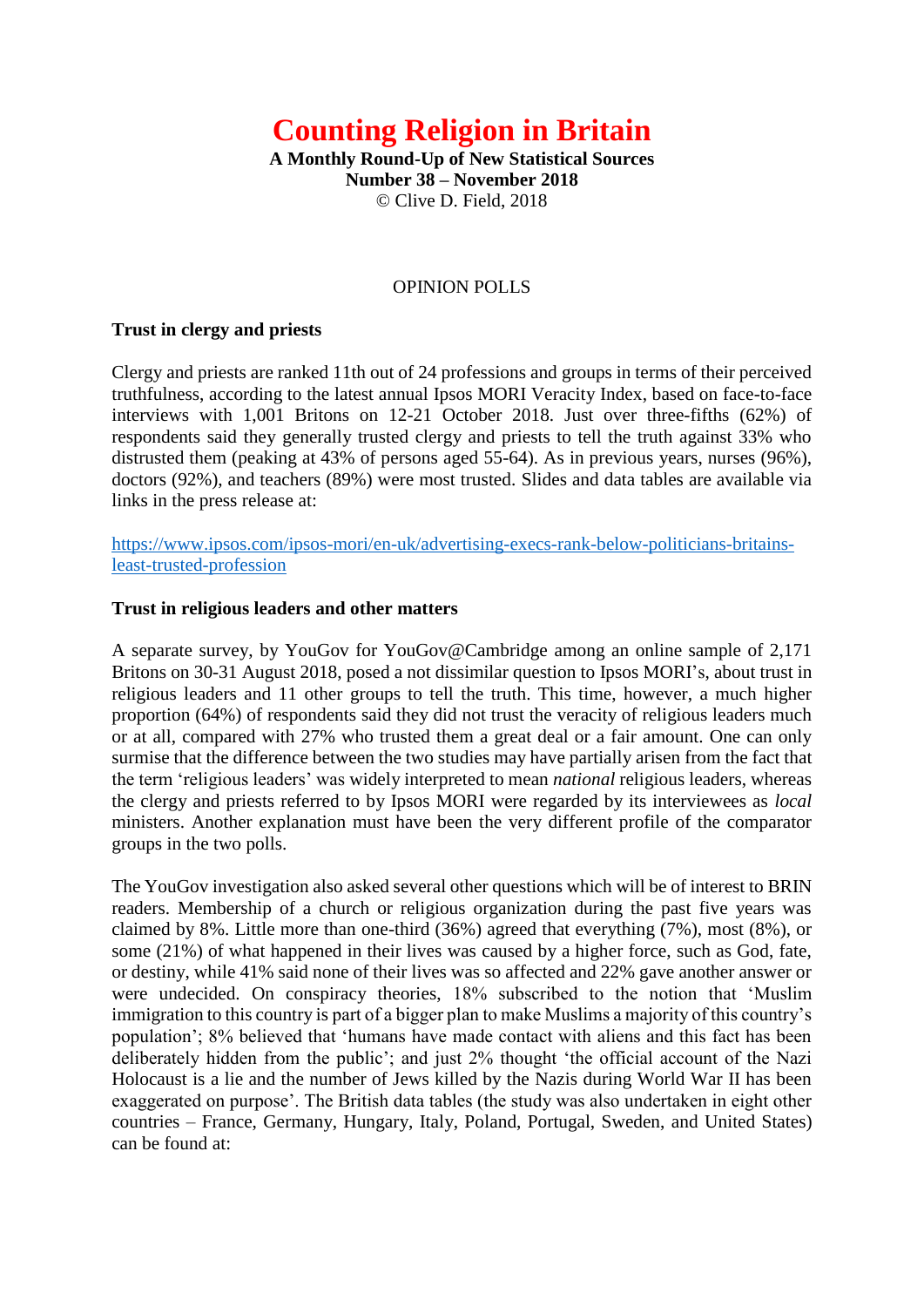#### *COUNTING RELIGION IN BRITAIN*, Number 38, November 2018

[https://d25d2506sfb94s.cloudfront.net/cumulus\\_uploads/document/5j57dtwlc0/YGC%20Con](https://d25d2506sfb94s.cloudfront.net/cumulus_uploads/document/5j57dtwlc0/YGC%20Conspiracy%20Theories%20(GB).pdf) [spiracy%20Theories%20\(GB\).pdf](https://d25d2506sfb94s.cloudfront.net/cumulus_uploads/document/5j57dtwlc0/YGC%20Conspiracy%20Theories%20(GB).pdf)

#### **Clergy as lawmakers**

In a (presumably) veiled reference to reform of the House of Lords, and on behalf of the Constitutional Commission, Panelbase asked an online sample of 2,016 adult Britons on 2-7 November 2018 whether clerics, priests, and clergy should make laws. The overwhelming majority of respondents (78%) disagreed that they should be so involved, peaking at 85% of Conservative voters and 89% of over-55s, while only 10% agreed, with 13% uncertain. Panel members were also questioned about the importance which they attached to a Bill of Rights, including guarantees of freedom of religion and free speech; four-fifths said that it was either very important (40%) or important (41%) to them. Detailed tables, separately for Britain and Scotland, are available at:

[https://www.drg.global/wp-content/uploads/W12994-Constitution-Full-Tables-for](https://www.drg.global/wp-content/uploads/W12994-Constitution-Full-Tables-for-publication-191118-1.pdf)[publication-191118-1.pdf](https://www.drg.global/wp-content/uploads/W12994-Constitution-Full-Tables-for-publication-191118-1.pdf)

#### **Child sexual abuse**

On 26-30 September 2018, Populus undertook an online survey of 2,065 adult Britons on behalf of the Independent Inquiry into Child Sexual Abuse. One of the questions concerned where respondents thought child sexual abuse was most likely to take place. They were given a list of nine options and asked to select up to three. One of the locations was religious institutions, which was chosen by 35%, disproportionately by men, over-55s, people of the lowest (DE) social grade, and residents of Wales. Religious institutions were ranked fourth, after the family home (59%), the internet (50%), and a welfare institution (41%). Full details can be found in table 11 of the data pack at:

<https://www.populus.co.uk/polls/>

## **Religion and sex**

A poll by Comres, conducted on 7-8 November 2018 among an online sample of 2,066 adults on behalf of BBC Radio 5 Live, included a question about the types of people with whom respondents might contemplate having a sexual relationship (imagining that they were still single, if already in a relationship). More than half (53%) replied that they would consider having a sexual relationship with someone of a different religion or belief system, rising to 60% for men, 62% in the top (AB) social grade, and 63% in Scotland. Overall, this was a lower proportion than would consider having sex with someone from a different country (69%), of a different social class (67%), of a different ethnicity or race (62%), with different political views (59%), but more than would have sex with someone who was over 10 years older (45%), more than 10 years younger (42%), of the same gender (15%), or who was transgender (7%). Full data tables are available at:

[http://www.comresglobal.com/wp-content/uploads/2018/11/Updated-BBC-Radio-5-Live-](http://www.comresglobal.com/wp-content/uploads/2018/11/Updated-BBC-Radio-5-Live-Sex-Poll-Results.pdf)[Sex-Poll-Results.pdf](http://www.comresglobal.com/wp-content/uploads/2018/11/Updated-BBC-Radio-5-Live-Sex-Poll-Results.pdf)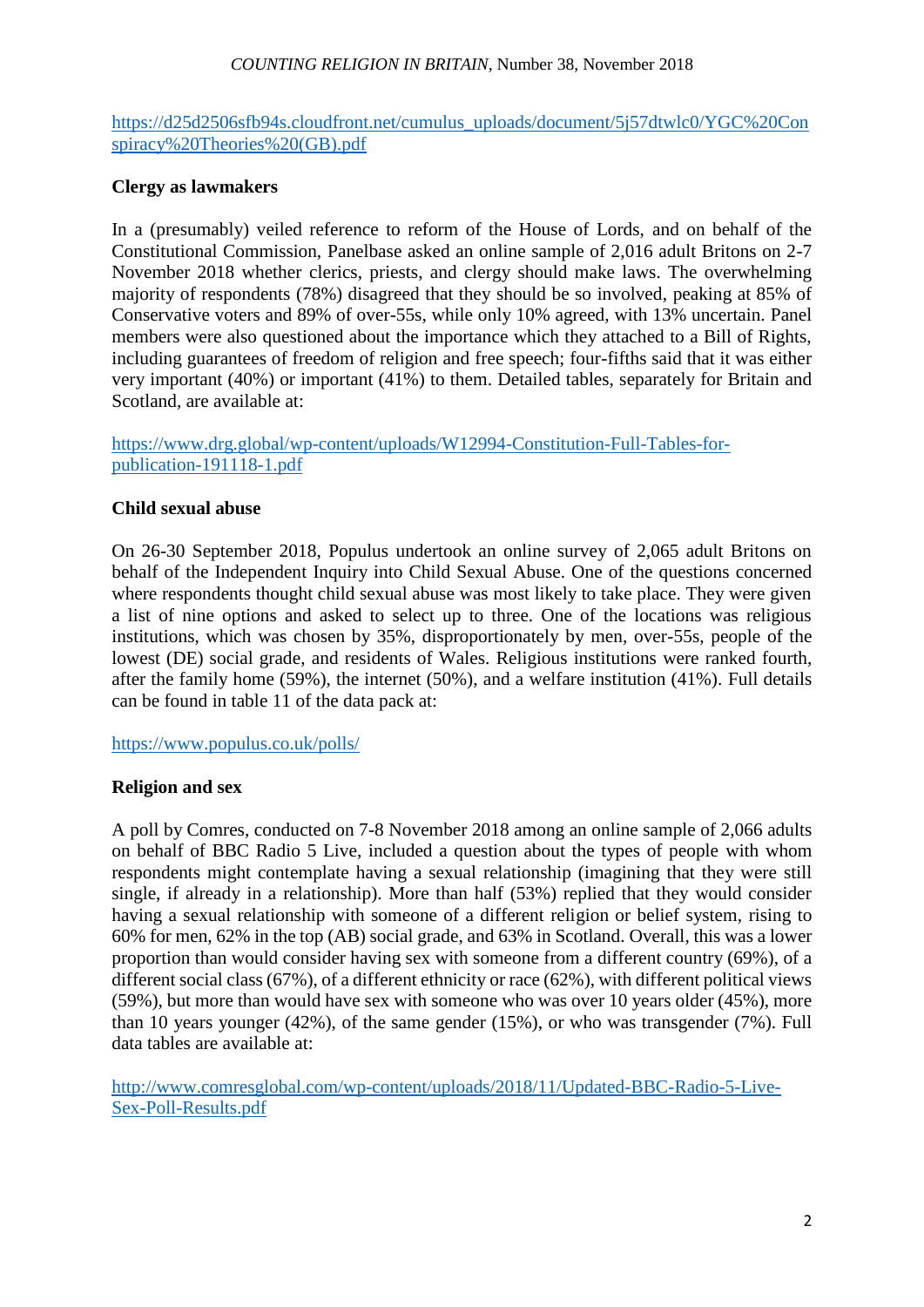## **Church social action**

Another poll by ComRes, undertaken on 26-28 October 2018 among an online sample of 2,031 adults on behalf of Theos, revealed a degree of public ambivalence about church-based social action in post-Brexit Britain. Indeed, on two of the five statements put to respondents, a majority assumed a position of neutrality, neither agreeing nor disagreeing, perhaps indicative of ignorance or indifference: 56% could not say whether local churches were already active in supporting people get through hard times nor 53% whether it was more important for local churches to help with short-term emergency needs than long-term assistance. But 40% did reject the suggestion that churches should focus on spiritual aid rather than practical needs (with 21% in agreement), and 43% agreed (albeit mostly not strongly) they would like to see churches and religious organizations provide some of the services which local authorities could no longer afford (with 17% disagreeing). Just 18% endorsed church campaigns for political change, 47% being opposed. Full data tables are available at:

<http://www.comresglobal.com/polls/theos-brexit-and-churches-research/>

## **Christmas traditions**

*Mail Online* has reported the results of a survey of Christmas traditions undertaken on behalf of the Ideal Home Show Christmas among 2,000 Britons. The emphasis was on traditions which are dying out, said to include Christmas carols, with only 6% going carol singing and 11% attending a carol service on Christmas Eve. The report is at:

[https://www.dailymail.co.uk/femail/article-6414063/Brits-snub-Christmas-traditions](https://www.dailymail.co.uk/femail/article-6414063/Brits-snub-Christmas-traditions-including-carol-singing.html)[including-carol-singing.html](https://www.dailymail.co.uk/femail/article-6414063/Brits-snub-Christmas-traditions-including-carol-singing.html)

## **Religion in Europe**

The Pew Research Center has combined results from two previously published surveys of Central and Eastern Europe (undertaken between June 2015 and July 2016) and Western Europe (April-August 2017, including in Great Britain, and already featured on BRIN) to produce a composite report on attitudes to religion and values in 34 nations, entitled *Eastern and Western Europeans Differ on Importance of Religion, Views of Minorities, and Key Social Issues*. It can be found at:

[http://www.pewforum.org/2018/10/29/eastern-and-western-europeans-differ-on-importance](http://www.pewforum.org/2018/10/29/eastern-and-western-europeans-differ-on-importance-of-religion-views-of-minorities-and-key-social-issues/)[of-religion-views-of-minorities-and-key-social-issues/#](http://www.pewforum.org/2018/10/29/eastern-and-western-europeans-differ-on-importance-of-religion-views-of-minorities-and-key-social-issues/)

## **Anti-Semitism**

On behalf of CNN, ComRes has undertaken an extensive study of public attitudes to Jews, Israel, and the Holocaust in seven European nations: Austria, France, Germany, Great Britain, Hungary, Poland, and Sweden. In Britain, online interviews were conducted with 1,010 adults aged 18 and over between 7 and 20 September 2018. Just 4% of them correctly estimated that Jews account for less than 1% of the country's population, a staggering 69% guessing at a larger proportion, including 8% saying more than 20%. About half the sample (51%) were aware of having actively socialized with a Jew themselves. Overall favourability towards Jews stood at 46% (only 6% being unfavourable), compared with 57% towards Christians, 51% towards non-religious people, and 33% towards Muslims. Two-fifths of respondents agreed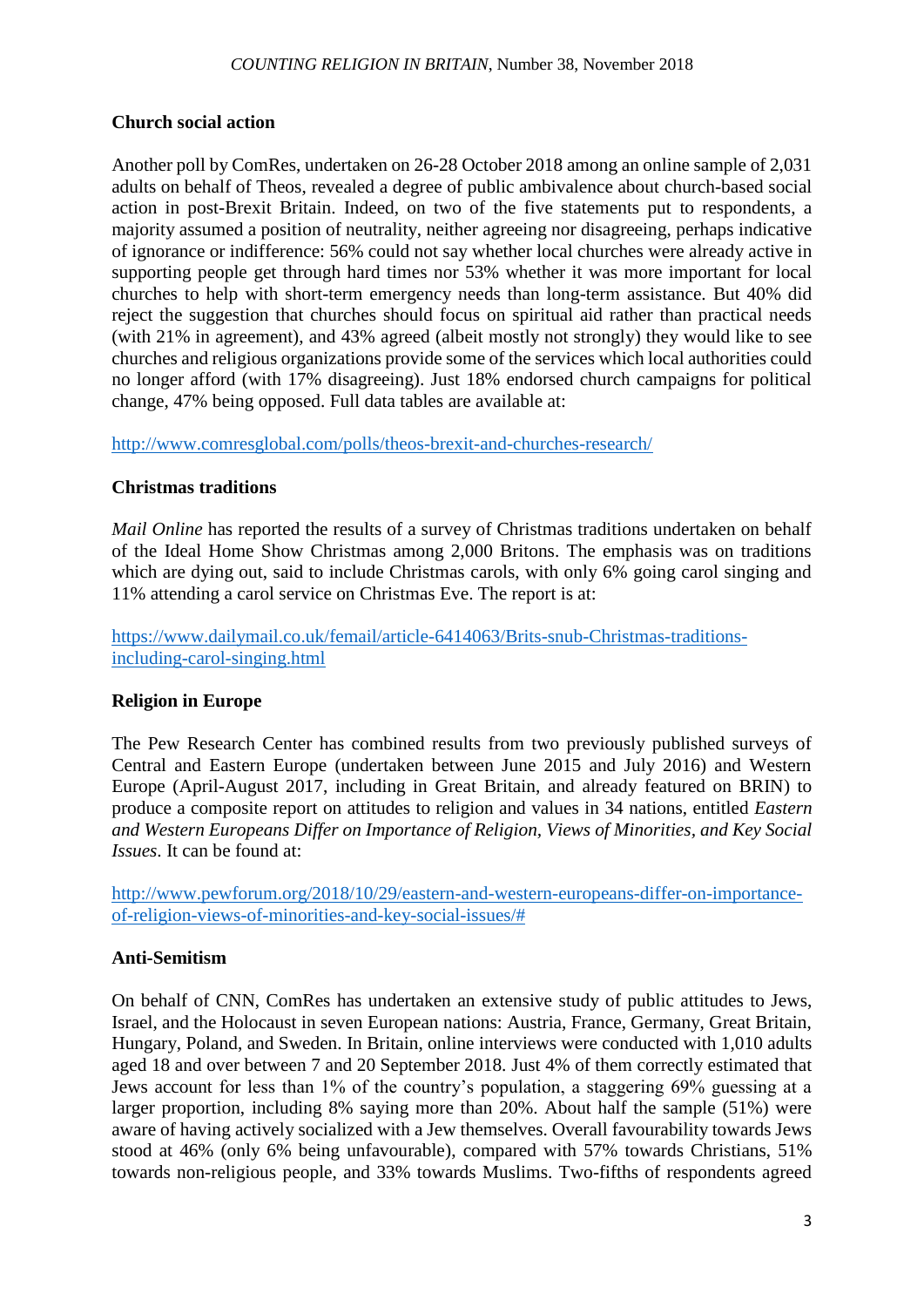that anti-Semitism was a growing problem in Britain and that Jews were at risk of hate speech (41%) and of racist violence (38%). However, minorities still subscribed to traditional tropes, that Jews have too much influence in the country (13% believing this to be the case in political affairs, 14% in the media, and 16% in finance and business); that they are segregated from wider society (23%); and that they use the Holocaust to advance their position or achieve certain goals (21%). Full data tables are available at:

<http://www.comresglobal.com/polls/cnn-anti-semitism-in-europe-poll-2018/>

# FAITH ORGANIZATION STUDIES

## **Christians making a difference**

Relationships between faith and attitudes and responses to poverty are explored in Aly Hawkins and Sarah Salisbury, *Christians Who Make a Difference: The Unexpected Connections between Spiritual Growth and Caring for People in Poverty* ([London]: Barna Group, 2018, 80pp., ISBN: 9781945269288, £25, paperback). The book reports on online research commissioned by Tearfund and undertaken by Barna Group on 10-20 April 2018 among 1,958 UK and 2,220 US adults. Based on their answers to the questionnaire, interviewees were profiled into three groups: non-activist churchgoers (people who have attended a church within the past month but have not responded to poverty in all five dimensions - financial giving, personal responsibility, political advocacy, consumer lifestyle changes, and prayer); whole-life responders (people who have attended a church within the past month and have also responded to poverty in all five dimensions); and unchurched activists (people who have not attended church within the past month but who have responded to poverty in the five dimensions or in all except prayer). Some illustrative findings are cited in Tearfund's press release, which concludes: 'Not all Christians help people in poverty, and not all those who help people in poverty are Christians. But the data examined strongly indicates that, for a significant proportion of those who intentionally care for disadvantaged people, charitable action is motivated by a desire to follow Christ.' This press release, with an embedded link for anybody wishing to buy a copy of the full report, can be found at:

[https://www.tearfund.org/en/media/press\\_releases/four\\_out\\_of\\_five\\_christians\\_have\\_taken\\_a](https://www.tearfund.org/en/media/press_releases/four_out_of_five_christians_have_taken_action_on_poverty_this_year/) [ction\\_on\\_poverty\\_this\\_year/](https://www.tearfund.org/en/media/press_releases/four_out_of_five_christians_have_taken_action_on_poverty_this_year/)

## **Church of England social action**

The full extent of the Church of England's social action and community outreach is revealed for the first time in *Statistics for Mission, 2017: Social Action*. Four-fifths of the 13,000 (out of a total of 16,000) churches which responded to the one-off section in the annual Statistics for Mission survey were involved (either running, hosting, or otherwise supporting) in one or more forms of social action, with more than 33,000 individual projects between them. Unsurprisingly, the number of projects per church increased in line with the size of the congregation. Some of the commonest activities were food banks (60%), parent and toddler groups (32%), lunch clubs (26%), community cafés (22%), and holiday clubs and breakfast clubs (17%). For a press release and link to the report, go to:

<https://www.churchofengland.org/node/21250>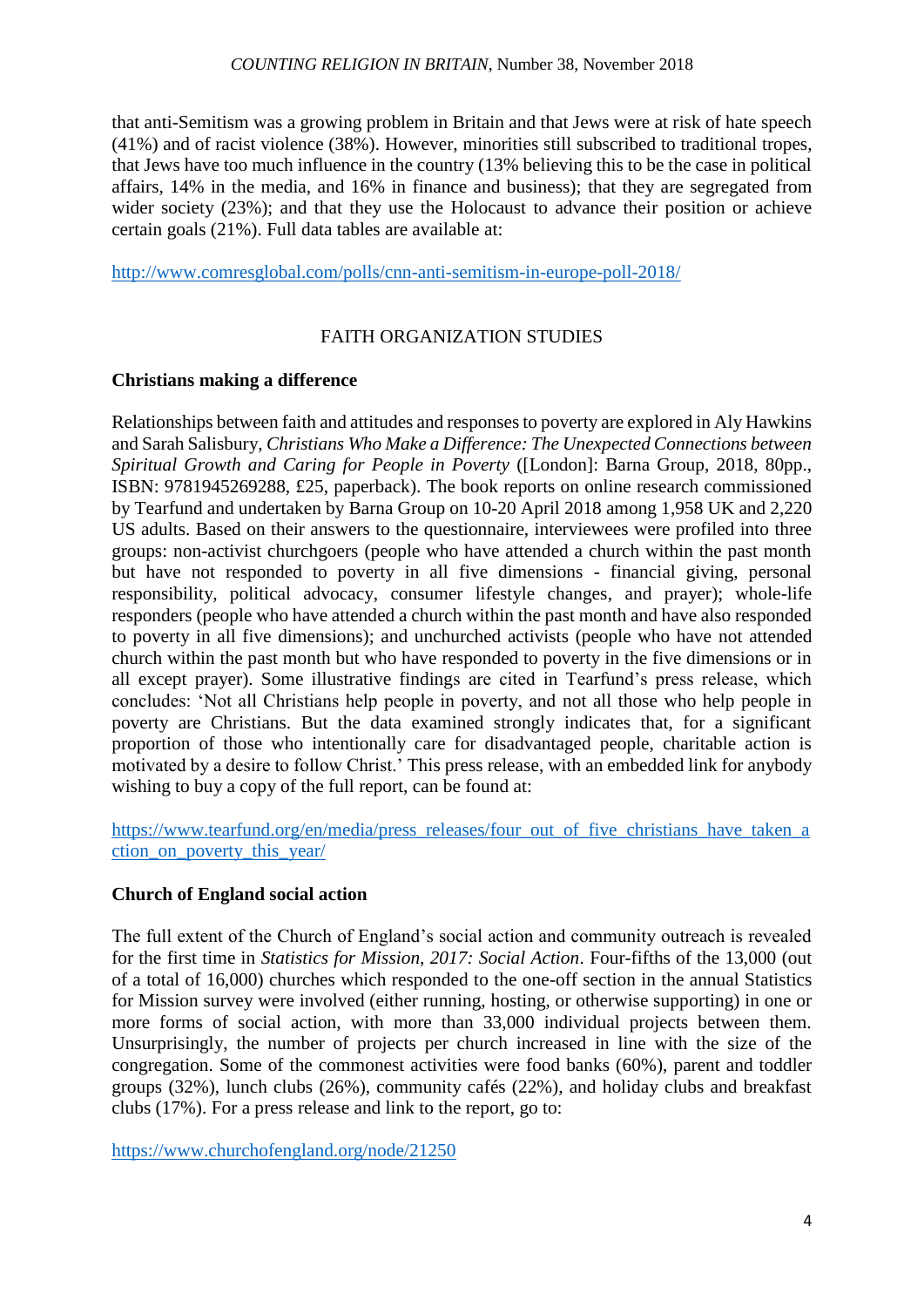#### **Church of England statistics for mission**

The Church of England's 53-page *Statistics for Mission, 2017* includes the usual range of data about church attendance and participation, expressed in 18 tables and 19 figures, supported by commentary and analysis. There have been double-digit declines in all key performance measures over the decade since 2007, except for Christmas attendance, which is up by 1%. The total worshipping community (a relatively new indicator) stood at 1,138,200 in 2017 (equivalent to just 2% of the English population), of whom 20% were aged under 18, 49% were 18-69, and 32% were 70 and over. Average all-age weekly attendance in October 2017 was lower, at 895,300. The best festival attendances were at Easter (1,252,000) and Christmas (2,684,200). Take-up of Anglican rites of passage has fallen particularly steeply, the Church now baptising 10% of live births, conducting 20% of marriages, and officiating at 26% of funerals. The report is available at:

[https://www.churchofengland.org/sites/default/files/2018-](https://www.churchofengland.org/sites/default/files/2018-11/2017StatisticsForMission_007_.pdf) [11/2017StatisticsForMission\\_007\\_.pdf](https://www.churchofengland.org/sites/default/files/2018-11/2017StatisticsForMission_007_.pdf)

#### **Church of England digital report**

Statistical advance across a broad online front is noted in the Church of England's *A Year in Numbers: 2018 Digital Report*. Among the highlights: the Church's monthly reach of content on Instagram, Twitter, and Facebook more than doubled, from 1.2 million in 2017 to 2.44 million in 2018; the reach of the Church's Advent and Christmas campaign more than quadrupled, from 1.5 million in 2016 to 6.8 million in 2017; the reach of the Church's Lent campaign rose from 2.5 million in 2017 to 3.54 million in 2018; over 2 million new visitors have engaged with the Church's website since its relaunch in November 2017; and traffic to the *A Church Near You* site increased by 50% between December 2016 and December 2017. The report can be found at:

[https://www.churchofengland.org/sites/default/files/2018-](https://www.churchofengland.org/sites/default/files/2018-11/CofE_Social%20Media%20Infographics%202018_1-1_WEB.pdf) [11/CofE\\_Social%20Media%20Infographics%202018\\_1-1\\_WEB.pdf](https://www.churchofengland.org/sites/default/files/2018-11/CofE_Social%20Media%20Infographics%202018_1-1_WEB.pdf)

## **Church of England gender pay gap**

The Church of England has published its gender pay gap report for 2018. It covers only 491 staff in the National Church Institutions (NCIs), together with 31 staff in the investments department of the Church Commissioners who are on performance-related pay. It does not extend to clergy and employees in individual dioceses. The mean pay gap in the NCIs was 21%, unchanged from 2017, and the median pay gap was 24%, representing a 4% improvement on the year before. The Church of England's press release is at:

[https://www.churchofengland.org/more/media-centre/news/church-england-national-church](https://www.churchofengland.org/more/media-centre/news/church-england-national-church-institutions-ncis-publish-gender-pay-data)[institutions-ncis-publish-gender-pay-data](https://www.churchofengland.org/more/media-centre/news/church-england-national-church-institutions-ncis-publish-gender-pay-data)

## **Distance to church**

In his most recent monthly column in *Church of England Newspaper* (23 November 2018, p. 16), Peter Brierley wrote about 'Getting to Church', examining how far people travel to worship, based on the evidence of three recent church censuses, of London (2012), Grace Baptist churches (2014), and Scotland (2016). The average finding across these three studies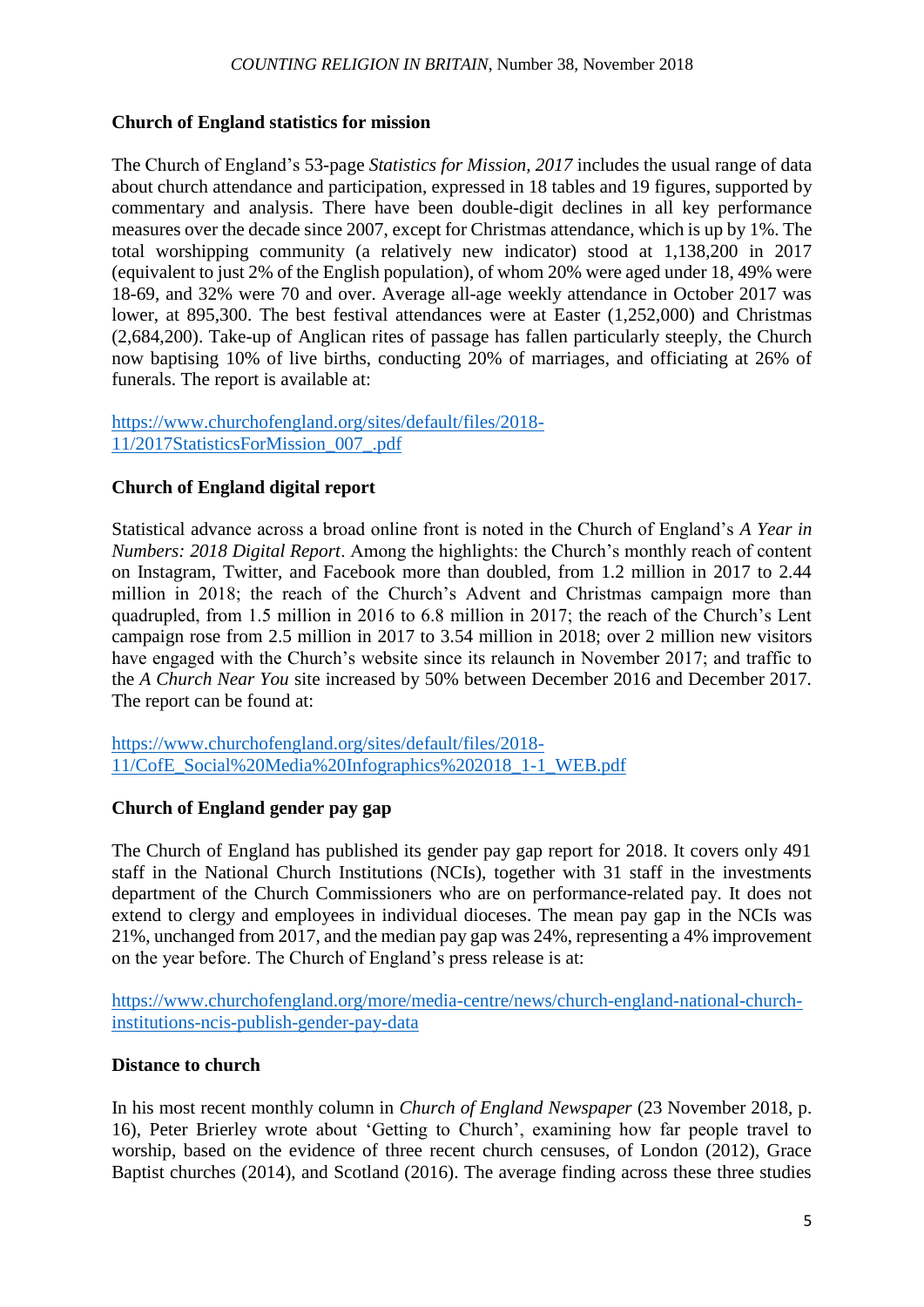was that 30% of worshippers lived under half a mile away from their church, 46% between half a mile and three miles, and 24% more than three miles. The distance travelled was found to vary by age, denomination, churchmanship, and size of church. A slightly different version of Brierley's article has also appeared in *FutureFirst*, No. 60, December 2018, p. 3.

# **Jewish charity**

On behalf of World Jewish Relief, Survation has investigated the charitable giving and motivations of 752 self-identifying British Jews between 12 August and 5 September 2018. Respondents were members of a pre-recruited Jewish panel, and interviews were mostly conducted by telephone. Asked how much they had donated to charities overall during the past year, 7% had given nothing, while 10% estimated less than £50, 24% between £50 and £249, 17% between £250 and £1,000, and 14% more than £1,000. The remaining 29% said they could not remember or preferred not to say. Among those who had made charitable gifts, 37% claimed to have supported from five to ten charities during the course of the year and 12% more than ten. Full data tables are available at:

[https://www.survation.com/wp-content/uploads/2018/11/WJR-2018-Charitable-Giving-](https://www.survation.com/wp-content/uploads/2018/11/WJR-2018-Charitable-Giving-Tables.pdf)[Tables.pdf](https://www.survation.com/wp-content/uploads/2018/11/WJR-2018-Charitable-Giving-Tables.pdf)

# OFFICIAL AND QUASI-OFFICIAL STATISTICS

# **National barometer of prejudice**

Research Report, No. 119 from the Equality and Human Rights Commission (EHRC) has been prepared by a team from the Centre for the Study of Group Processes, University of Kent and Birkbeck, University of London: Dominic Abrams, Hannah Swift, and Diane Houston, *Developing a National Barometer of Prejudice and Discrimination in Britain* (Manchester: EHRC, 2018, 87pp., ISBN: 978-1-84206-763-5). The report is based upon a survey of 2,853 adults aged 18 and over drawn from the random probability NatCen and ScotCen Panels, which use sequential online and telephone data collection, interviews being conducted between 4 December 2017 and 7 January 2018. This was supplemented by a targeted booster online survey of minority groups (including Muslims) via the non-probability PopulusLive Panel in December 2017. Respondents were asked about their experiences of prejudice and discrimination during the previous 12 months, as well as their attitudes towards different groups, across a range of protected characteristics, as defined by the Equality Act 2010. In religious terms, results contained in the document mainly relate to Muslims. Seven in ten Muslims claimed to have experienced religion-based prejudice in the past year. One-third of all Britons contended that efforts to provide equal opportunities had gone too far in the case of Muslims, while 22% expressed openly negative feelings towards them (against 35% who were positive). Some 18% were uncomfortable about the prospect of having a Muslim as a neighbour and 15% about a Muslim as boss. The report, which is intended as a benchmark for a regular national survey barometer of prejudice and discrimination (yet to be funded), is available at:

[https://www.equalityhumanrights.com/sites/default/files/national-barometer-of-prejudice](https://www.equalityhumanrights.com/sites/default/files/national-barometer-of-prejudice-and-discrimination-in-britain.pdf)[and-discrimination-in-britain.pdf](https://www.equalityhumanrights.com/sites/default/files/national-barometer-of-prejudice-and-discrimination-in-britain.pdf)